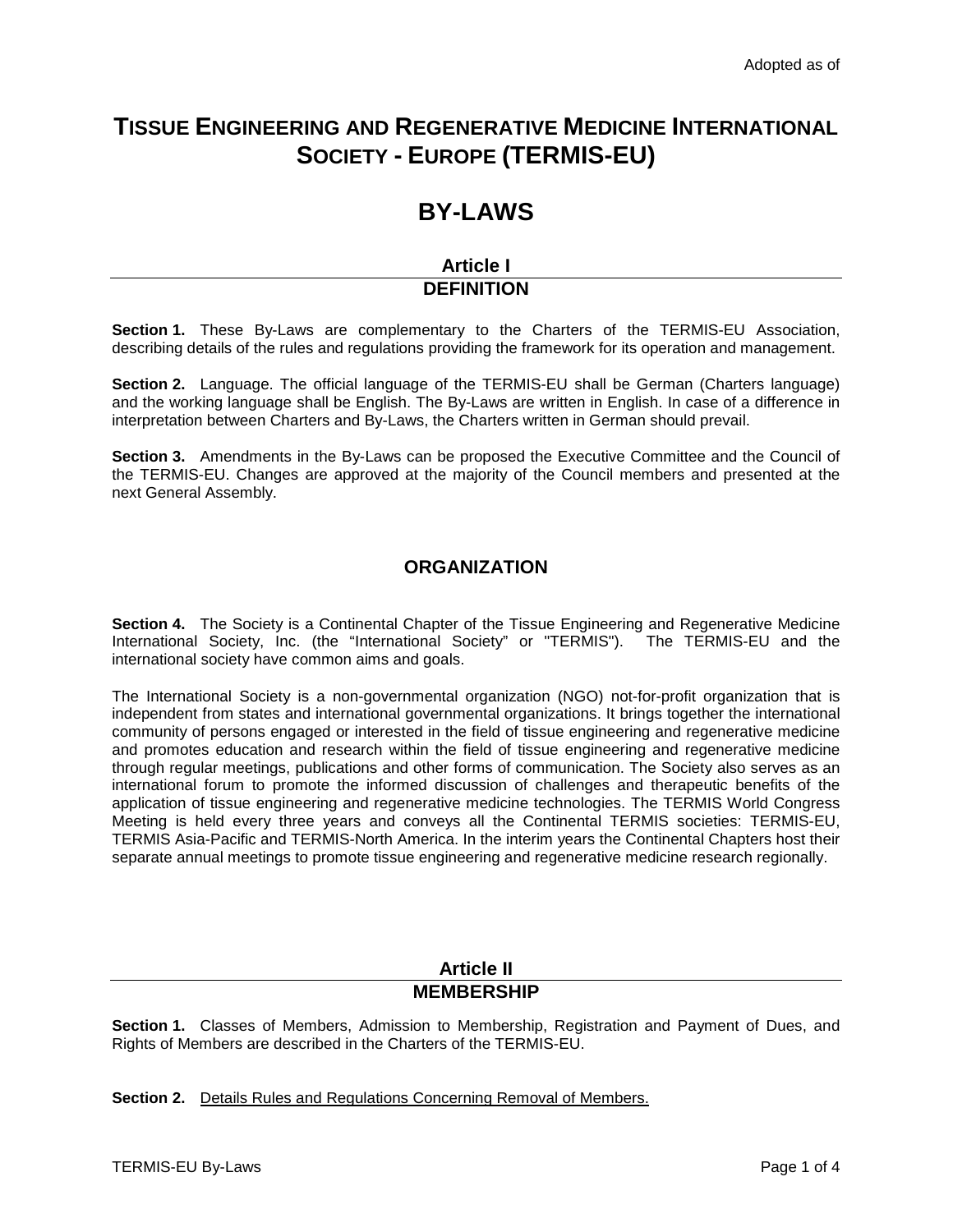(i) After due enquiry by the Council, the Council may resolve to reprimand in such manner as the Council sees fit a Member who has performed any felonious or criminal act, or displayed disgraceful conduct in any professional respect or otherwise unbecoming a member of the Society, including, suspending or expelling the offending Member from the Society. Members can be excluded from the Society if they act deliberately, openly and repeatedly against the goals of the Society or disgraceful conduct in any professional respect or otherwise unbecoming a member of the Society. After having sent at least one written warning, the Council can decide his/her exclusion. In exceptional circumstances this may be applied without a written warning and immediate dismissal if agreed by a majority of the Council.

(ii) Any Member suspended or expelled by resolution as aforesaid shall thereby forfeit all his rights and privileges as a Member of the Society.

### **Article III ORGANIZATION**

**Section 1.** Organization of the TERMIS-EU Society is described in the Charters.

In addition the following Rules and Regulations applies;

#### **Section 2.** THE GENERAL ASSEMBLY

*Composition.* The General Assembly consists of all TERMIS-EU Members.

*Meetings.* There shall be an Annual General Assembly of Members to be held as designated by the Council. The location of the Annual General Assembly shall be designated by the Council, except that the Annual General Assembly to be held during the year of the World Congress of the International Society shall be held during and at the same location as that World Congress. Notice of the time and place of the Annual General Assembly shall be given to all Members not less than sixty (60) days prior to such meeting. The invitation hereto is sent to all Members at least sixty days prior to the date of the meeting, the notice day not included. This invitation is sent by letter or e-mail to the Member's last known address. Special meetings in an Extraordinary General Assembly can be called by the Chair of the Council and/or on request of at least 25% of the Members. In the latter case, the Council shall be obliged to call such an Extraordinary General Assembly within four months. The invitation will be sent to all Members at least sixty days prior to the date of the Extraordinary General Assembly. This invitation is sent by letter, e-mail, or by fax to the Member's last known address.

*Quorum and voting.* Without prejudice to the meetings organized in accordance with Section 2 of Article III. Decisions in the General Assembly are taken by ordinary majority of the votes of the Members present except when the Charters and By-laws prescribe otherwise.

#### **Section 3.** THE COUNCIL.

Composition, term of the members and duties are described in the Charters.

*Meetings.* Any or all of the Council members may participate in a meeting by means of telephone conference or by any means of electronic communication by which all persons participating in the meeting are able to communicate contemporaneously with one another, and such participation shall constitute presence in person at the meeting. Regular meetings of the Council shall be held not less than semi-annually, with one meeting to take place at the time of the Annual General Assembly and one or more meetings at such other times and places as the Council may determine.

*Notice of Meetings.* Notice of the place and time of each meeting of the Council shall be served on each Council member, by Internet mail or by telegraphic or other written notice, duly served on or sent or mailed to him or her at least five (5) working days before the date of the meeting, unless the prior receipt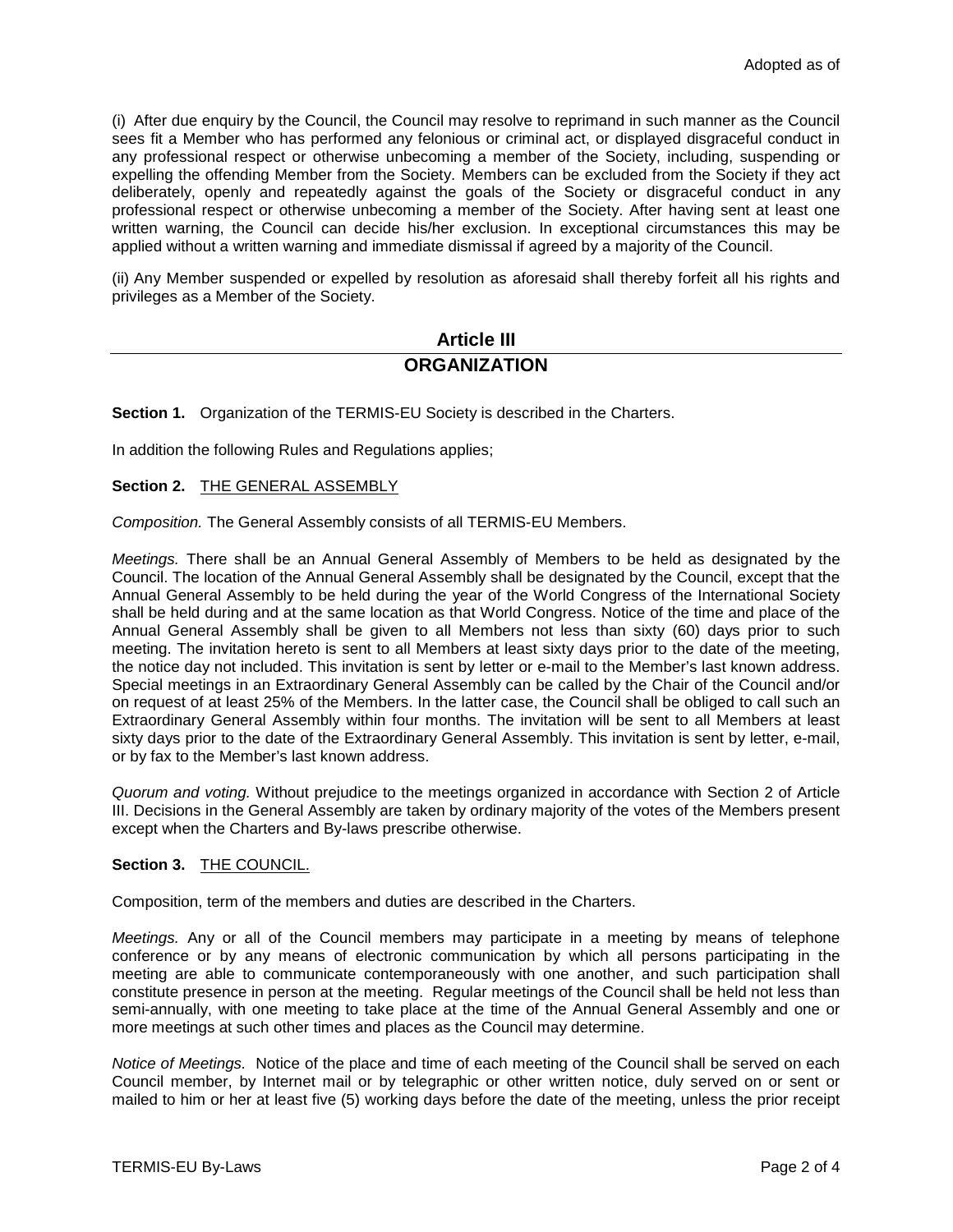of such notice is waived. Attendance of a Council member at a meeting of the Council shall constitute a waiver of notice of such meeting except where the Council member attends a meeting for the express purpose of objecting to the transaction of any business because the meeting is not lawfully called or convened. Except as otherwise expressly required in these By-Laws, neither the business to be transacted at, nor the purpose of, any regular or special meeting of the Council need to be specified in the notice or waiver of notice of such meeting.

*Quorum.* At any meeting of the Council, the members of the Council participating shall constitute a quorum for the transaction of business.

*Voting.* At all meetings of the Council, each member of Council shall have one vote, and all decisions shall be determined by a majority of the participating Council members voting.

*Representation.* The Council represents the Society as a board in every transaction it makes. It represents the Society by the majority of its members. Notwithstanding the general representative power of the Council as a board, the Society can be represented as well by the Chair acting alone. The Council or the member of the Council that represents the Society can designate authorized agents of the Society, acting by proxy. Only exceptional and limited powers for specific or a series of specific legal actions are permitted. The authorized agents bind the Society within the scope of their mandate, the limitations of which do bind third parties in accordance with the rules of agency.

#### **Section 4.** THE EXECUTIVE COMMITTEE

*Composition:* The executive committee shall consist of all of the following Officers: The Chair, the Chair-Elect, the Secretary and the Treasurer as reported in the Charters.

*Terms of Office.* The Chair and Chair-Elect shall each hold the term of office of the executive committee for three (3) years and until their successors have been duly elected and qualified as provided by these By-Laws. The Chair-Elect shall automatically succeed to the Office of Chair upon the conclusion of that Chair's term of office. No executive committee members should hold more than one executive committee position at the same time although the Chair may perform the duties of the Treasurer or Secretary if that Office is vacant.

The Secretary and the Treasurer shall serve at the pleasure of the Council. No Officer may hold more than one Office at the same time although the Chair may perform the duties of the Treasurer or Secretary if that Office is vacant.

*Meetings.* Any or all of the members of the Executive Committee may participate in a meeting by means of conference telephone or by any means of electronic communication.

*Notice of Meetings.* Notice of the place and time of each meeting of the Executive Committee shall be served on each member, duly served on or sent or mailed to him or her at least five (5) days before the date of the meeting, unless the prior receipt of such notice is waived.

*Quorum.* At any meeting of the Executive Committee, a majority of the members of the Committee then in office shall constitute a quorum for the transaction of business.

*Voting.* At all meetings of the Executive Committee, each member of the Committee shall have one vote and all decisions shall be determined by a majority of the Executive Committee members voting.

*Minutes.* Minutes from the Executive Committee meetings will be prepared by the secretary and submitted to the Council to keep them abreast of the decisions made by the executive committee.